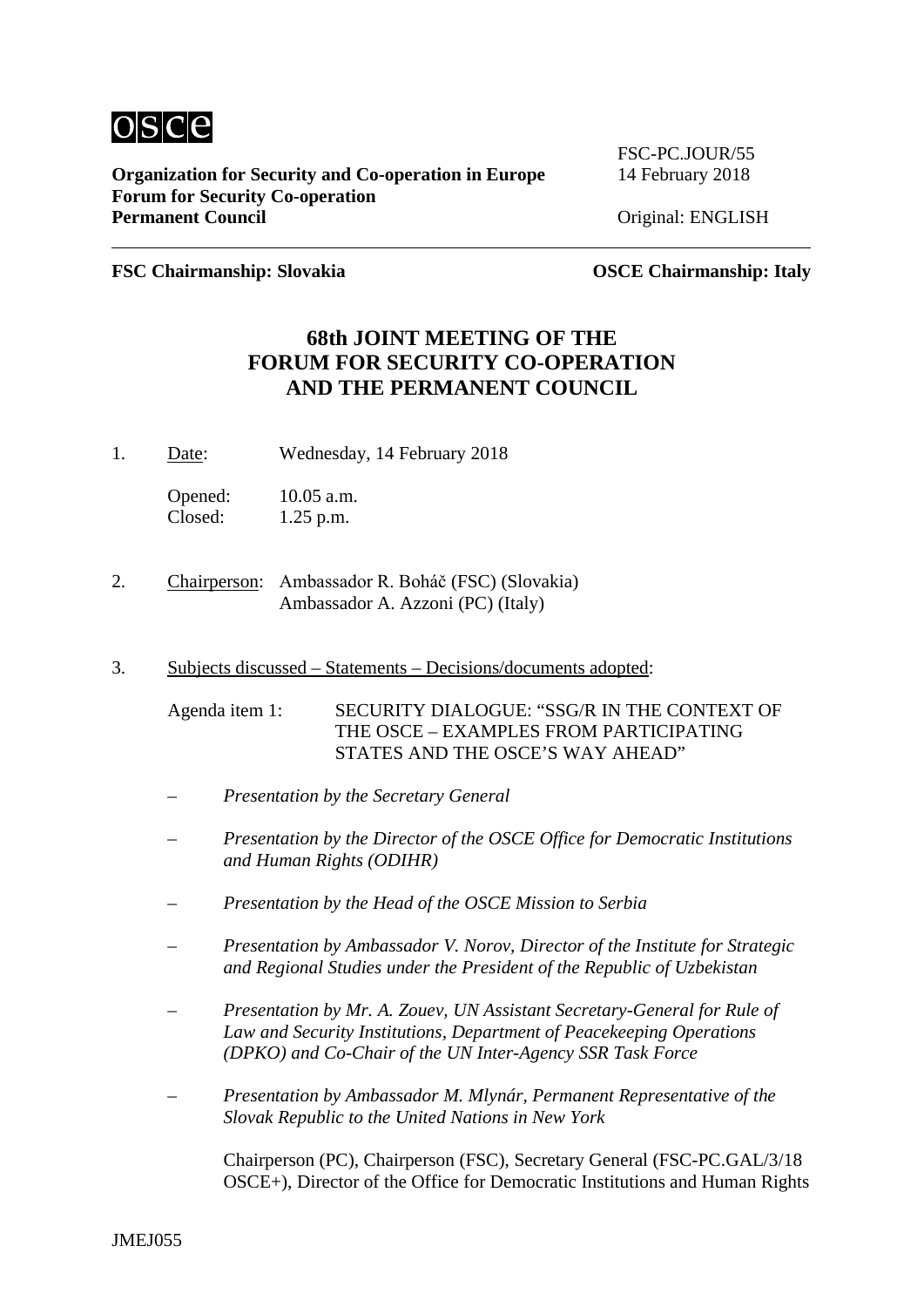(FSC-PC.GAL/2/18 OSCE+), Head of the OSCE Mission to Serbia (FSC-PC.FR/2/18 OSCE+), Mr. V. Norov (FSC-PC.DEL/3/18 OSCE+), Mr. A. Zouev, Mr. M. Mlynár, Switzerland (FSC-PC.DEL/5/18 OSCE+), United States of America (FSC-PC.DEL/4/18), Bulgaria-European Union (with the candidate countries Albania, the former Yugoslav Republic of Macedonia, Montenegro and Serbia; the country of the Stabilisation and Association Process and potential candidate country Bosnia and Herzegovina; the European Free Trade Association countries Iceland and Liechtenstein, members of the European Economic Area; as well as Andorra, Georgia, Moldova and Ukraine, in alignment) (FSC-PC.DEL/1/18), Norway (FSC-PC.DEL/6/18), Austria, OSCE Project Co-ordinator in Ukraine, Azerbaijan (FSC-PC.DEL/2/18 OSCE+), Kyrgyzstan, Head of the OSCE Programme Office in Bishkek (FSC-PC.FR/1/18), Serbia (FSC-PC.DEL/7/18 OSCE+), Slovenia, Armenia, Canada, Russian Federation, Germany, Afghanistan (Partner for Co-operation), OSCE Parliamentary Assembly

## Agenda item 2: ANY OTHER BUSINESS

- (a) *Training course on arms control, disarmament and non-proliferation, launched online on 29 January 2018*: FSC Co-ordinator on Matters Relating to UNSCR 1325 (Italy) (Annex)
- (b) *Response to a presentation given by the Ministry of Defence of Belarus at the 875th plenary meeting of the FSC, held on 31 January 2018*: Poland, Belarus
- 4. Next meeting:

To be announced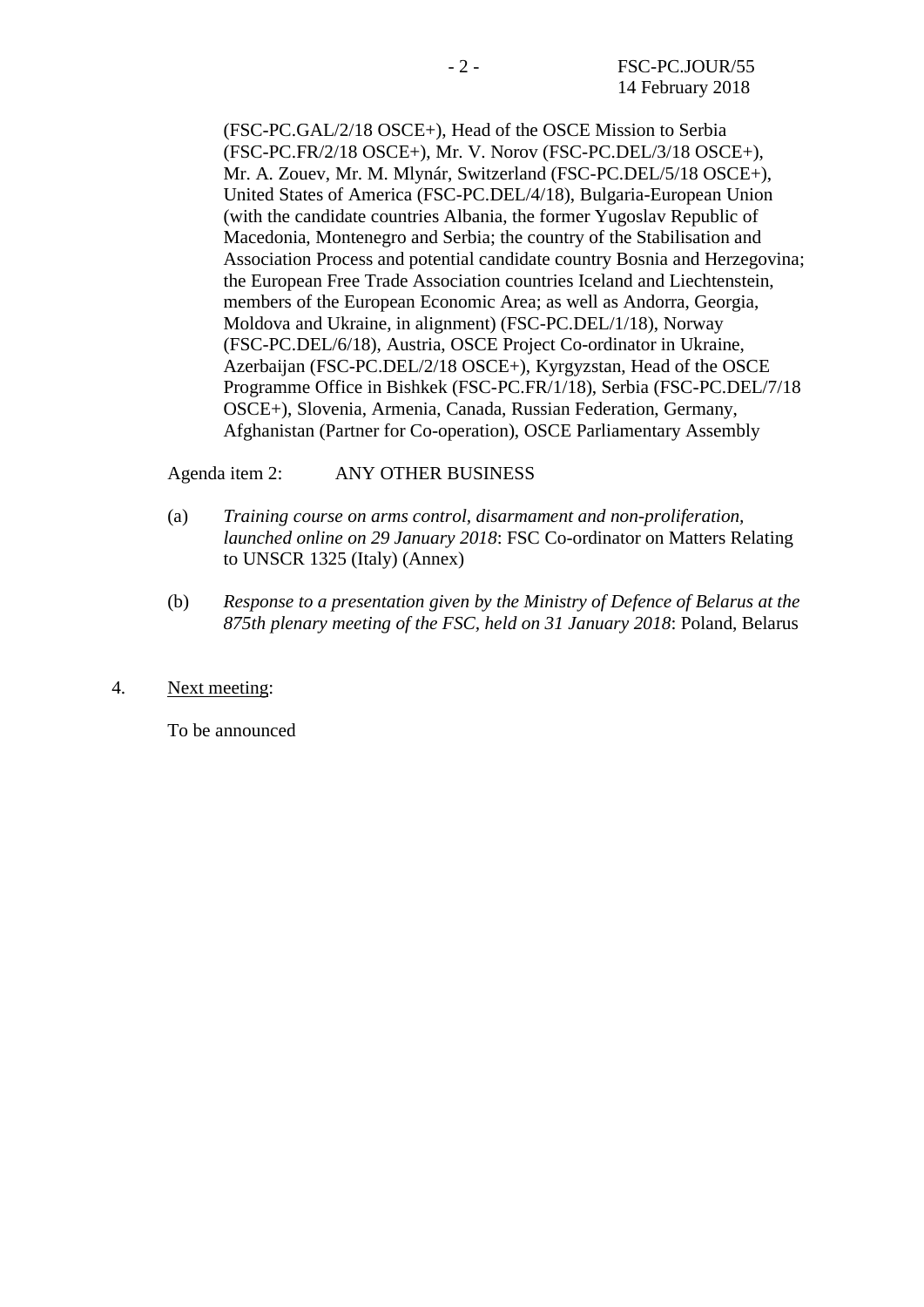

**Organization for Security and Co-operation in Europe Forum for Security Co-operation** Annex **Permanent Council**

FSC-PC.JOUR/55<br>14 February 2018

Original: ENGLISH

**68th Joint Meeting of the FSC and the PC** FSC-PC Journal No. 55, Agenda item 2(a)

## **STATEMENT BY THE FSC CO-ORDINATOR ON MATTERS RELATING TO UNSCR 1325 (ITALY)**

I would like to inform you that the training course on "Arms control, disarmament and non-proliferation" for young professionals, in particular women, from the OSCE participating States and the Partners for Co-operation started on 29 January with its first online part, which lasted one week.

The in-person training course is taking place in Vienna this week and will be followed by seven more weeks of online training. The aim of the course is to enable young professionals, in particular women, to increase their awareness, understanding and motivation in relation to various academic, conceptual and analytical issues in the area of arms control, disarmament and non-proliferation, with a specific focus on the OSCE and its relevant instruments.

More than eight hundred applicants from all over the world applied to take part in the training programme. After a comprehensive selection process, and thanks to the OSCE Scholarship for Peace and Security, 70 participants were selected for the programme, 50 of whom to take part in the training course in Vienna. This clearly shows the interest and motivation possessed by these young professionals in deepening their knowledge and analytical skills in the area of conflict prevention and resolution through arms control, disarmament and non-proliferation.

The participants come from Armenia, Austria, Azerbaijan, Belarus, Belgium, Bulgaria, Canada, Croatia, the Czech Republic, Georgia, Hungary, Ireland, Italy, Kazakhstan, Kyrgyzstan, the former Yugoslav Republic of Macedonia, Moldova, Mongolia, Montenegro, the Netherlands, Norway, Poland, Portugal, Romania, the Russian Federation, Serbia, Slovenia, Spain, Switzerland, Tajikistan, Turkey, Turkmenistan, Ukraine, the United States and Uzbekistan, and, from the Partners for Co-operation, from Afghanistan, Algeria, Israel and Tunisia.

The training will provide the participants with a general orientation in current politico-military issues and conflict prevention through arms control, confidence- and security-building measures, and will build awareness and increase understanding on disarmament and non-proliferation issues in the OSCE area. Throughout the week the participants will look at the roles of different institutions in this field and at the relations between disarmament and development; furthermore, they will learn about the different